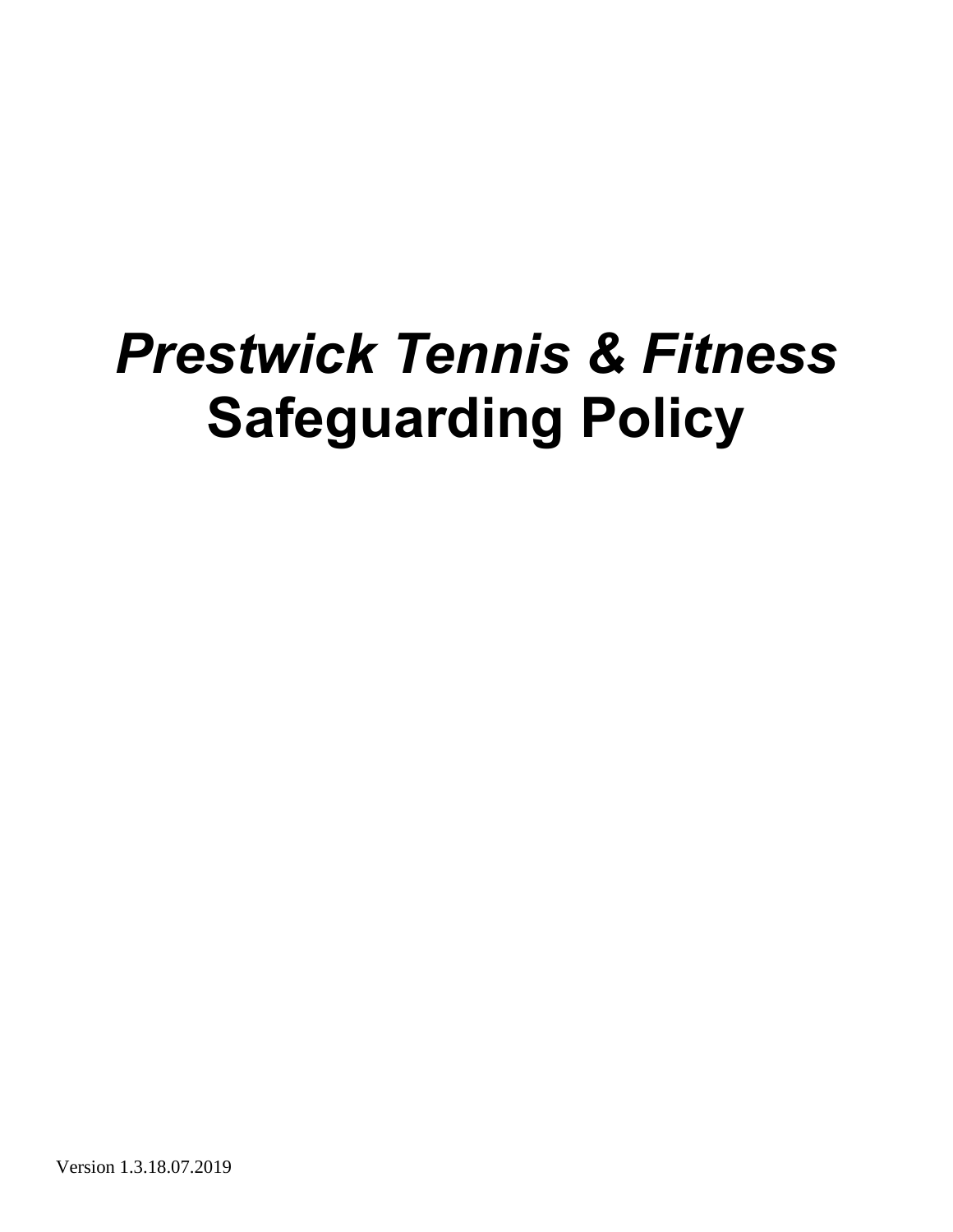### Reporting a Safeguarding Concern within the Tennis Environment

How to respond to concerns that arise within a tennis environment.

For Tennis Wales / Tennis Scotland cases, on-going consultation will take place with them.



SPC = Safeguarding and Protection Committee LRC = Licensing and Registration Committee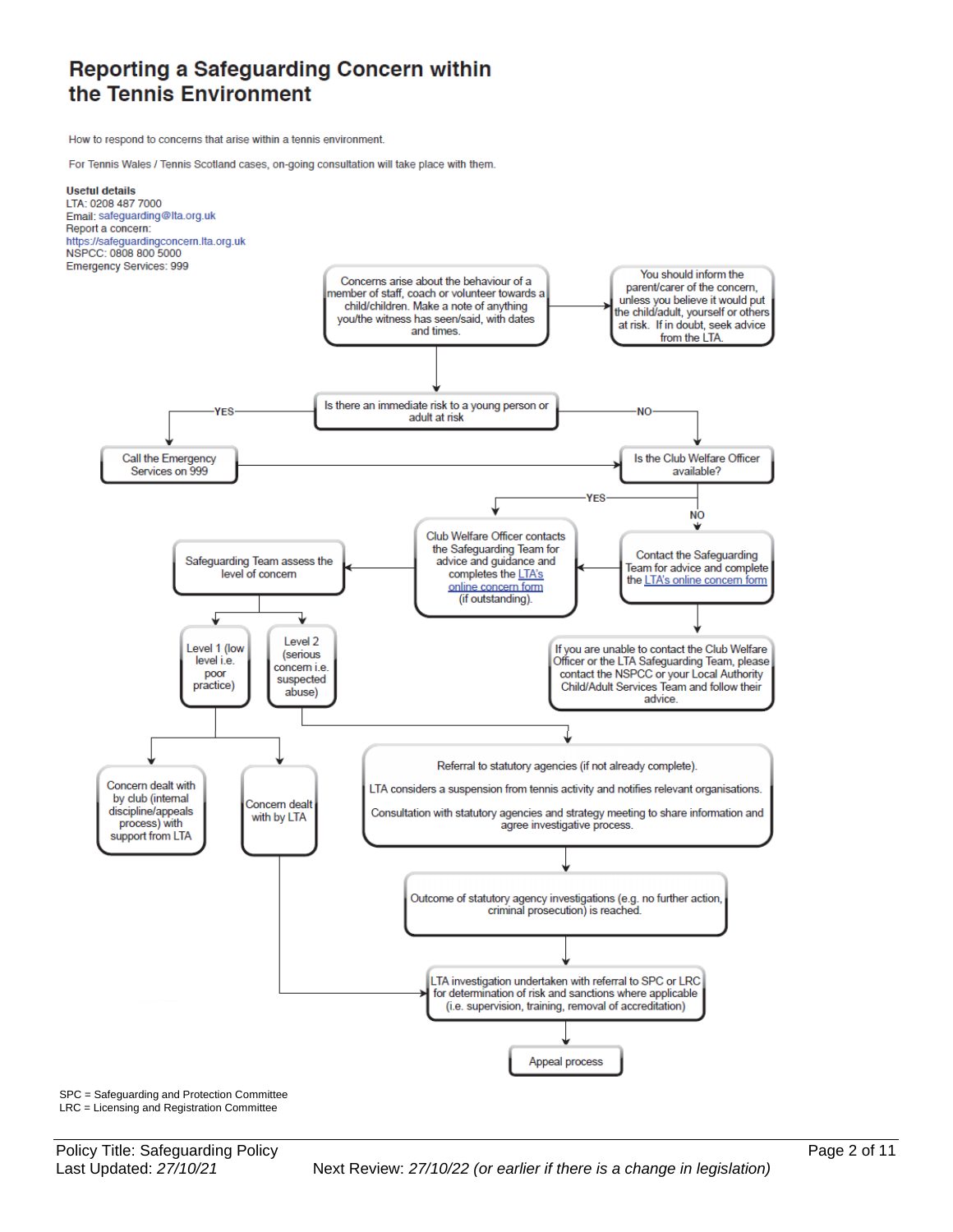## **Safeguarding Policy**

#### **1. Policy statement**

Prestwick Tennis & Fitness is committed to prioritising the well-being of all children and adults at risk, promoting safeguarding in our club at all times, including all programmes and events we run. All activities, events and trips arranged by the club run in accordance with the LTA's Safeguarding at Events and Competitions guidance. This Policy strives to minimise risk, deliver a positive tennis experience for everyone and respond appropriately to all safeguarding concerns/disclosures.

#### **2. Use of terminology**

**Child:** a person under the age of eighteen years.

Note that some legislation in Scotland defines a child as a person under sixteen years old. However, where there is any safeguarding concern, anyone under the age of 18 is regarded as a child unless advised otherwise by the LTA Safeguarding Team .

**Adult at risk:** a person aged eighteen years or over who is, or may be, in need of community care services by reason of disability, age or illness; and is, or may be, unable to take care of, or unable to protect him or herself against abuse or neglect.

**Safeguarding children:** protecting children from abuse and neglect, preventing the impairment of children's health or development, ensuring that they grow up in circumstances consistent with the provision of safe and effective care, and taking action to enable all children to have the best life chances.

**Safeguarding adults at risk:** protecting adults from abuse and/or neglect. Enabling adults to maintain control over their lives and make informed choices without coercion. Empowering adults at risk, consulting them before taking action, unless someone lacks the capacity to make a decision, or their mental health poses a risk to their own or someone else's safety, in which case, always acting in his or her best interests.

*(See appendix A for full glossary of terms)*.

#### **3. Scope**

This Policy is applicable to all staff, volunteers, committee members, coaches and club members at Prestwick Tennis & Fitness. It is in line with national legislation and applicable across the UK.

Advice, guidance and support is available from the LTA Safeguarding Team.

#### **4. Responsibility for the implementation of the Safeguarding Policy, Code of Conduct and Reporting Procedure**

#### **SAFEGUARDING IS EVERYONE'S RESPONSIBILITY: NOT RESPONDING TO A SAFEGUARDING CONCERN IS NOT AN OPTION.**

- Our club's committee has overall accountability for this Policy and its implementation
- Our club Welfare Officer Janice Rogerso is responsible for updating this Policy in line with legislative and club developments
- All individuals involved in/present at the club are required to adhere to the Policy and Code of Conduct
- The LTA Safeguarding Team and Tennis Scotland, Tennis Wales and Tennis Foundation Safeguarding Leads can offer support to help clubs proactively safeguard.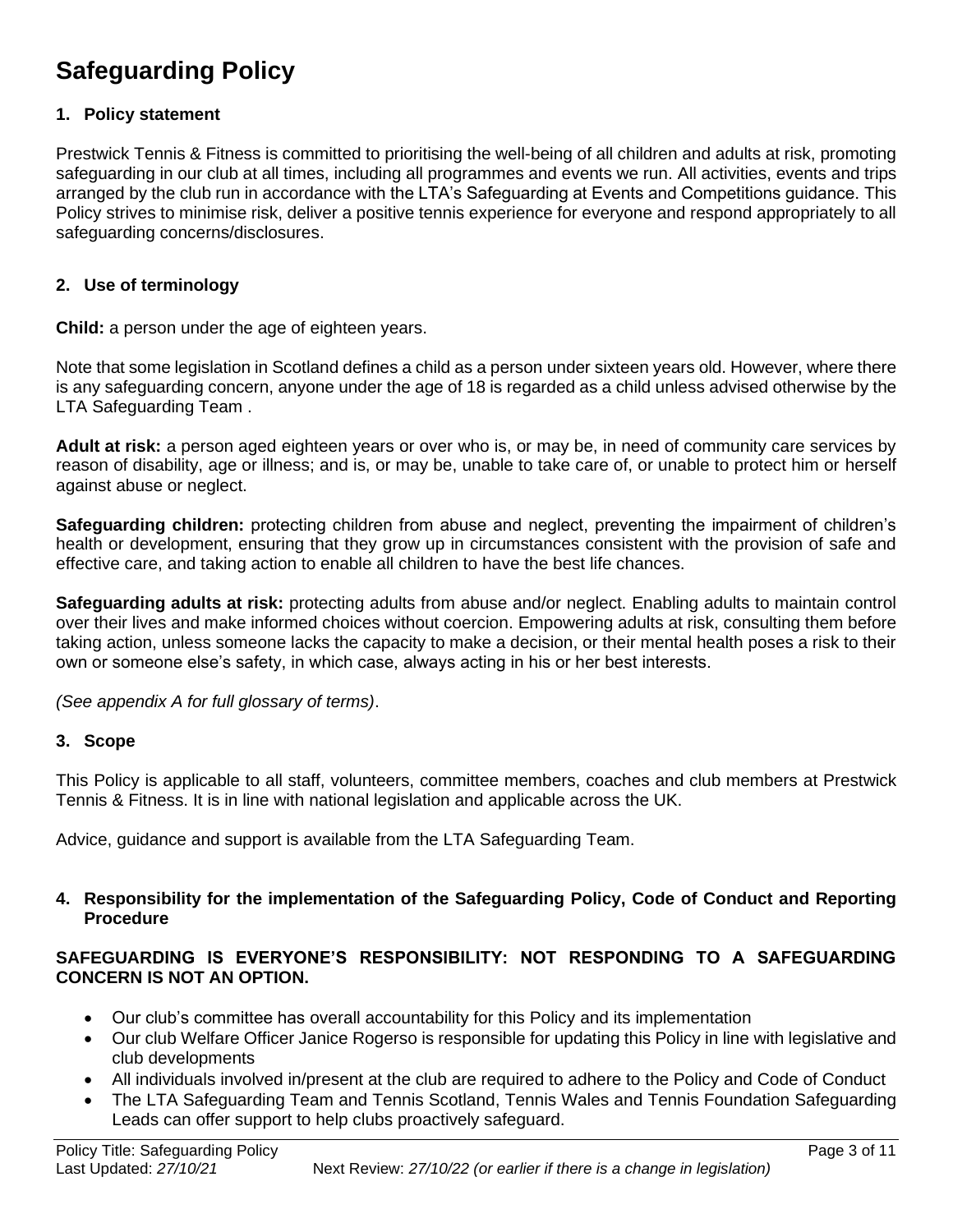#### **Where there is a safeguarding concern/disclosure:**

- The individual who is told about, hears, or is made aware of the concern/disclosure is responsible for following the Reporting a Safeguarding Concern Procedure shown in the flowchart at the beginning of this policy. Unless someone is in immediate danger, they should inform their club Welfare Officer, LTA Safeguarding Team or National Safeguarding Lead.
- The club Welfare Officer and Safeguarding Leads are responsible for reporting safeguarding concerns to the LTA Safe Safeguarding Team.
- The LTA Safeguarding Team is responsible for assessing all safeguarding concern/disclosures that are reported to them and working with the club Welfare Officer and National Safeguarding Leads to follow up as appropriate on a case-by-case basis, prioritising the well-being of the child/ adult at risk at all times. Dependent on the concern/disclosure, a referral may be made to:
	- o The police in an emergency (999);
	- **o** Local Authority Children's Services 01292 267675
	- o Local Authority Adult Services *01292 616102*
	- o Designated Officer (England only) for concerns/disclosures about a member of staff, consultant, coach, official or volunteer*.*

#### **5. Breaches of the Safeguarding Policy, Code of Conduct and Reporting Procedure**

Breaches of this Policy and/or failure to comply with the outlined responsibilities may result in the following:

- Disciplinary action leading to possible exclusion from the club, dismissal and legal action
- Termination of current and future roles within the club and roles in other clubs, the LTA, Tennis Wales, Tennis Scotland and the Tennis Foundation*.*

Actions taken by players, parents or carers, staff, consultants, volunteers, officials, coaches inside or outside of the club that are seen to contradict this Policy may be considered a violation of this Policy.

Where an appeal is lodged in response to a safeguarding decision made by the club, the individual should adhere to the club's appeal procedure *[for guidance on developing an appeal procedure – see [What's the Score toolkit\]](http://www.lta.org.uk/safeguarding)*.

#### **6. Whistleblowing**

Safeguarding children and adults at risk requires everyone to be committed to the highest possible standards of openness, integrity and accountability. As a club, we are committed to encouraging and maintaining a culture where people feel able to raise a genuine safeguarding concern and are confident that it will be taken seriously.

#### **What is whistle blowing?**

In the context of safeguarding, "whistle blowing" is when someone raises a concern about the well-being of a child or an adult at risk.

A whistle blower may be:

- a player;
- a volunteer:
- a coach:
- other member of staff;
- an official;
- a parent;
- a member of the public.

#### **How to raise a concern about a child or an adult at risk at the club**

If a child or an adult at risk is in immediate danger or risk of harm, the police should be contacted by calling 999.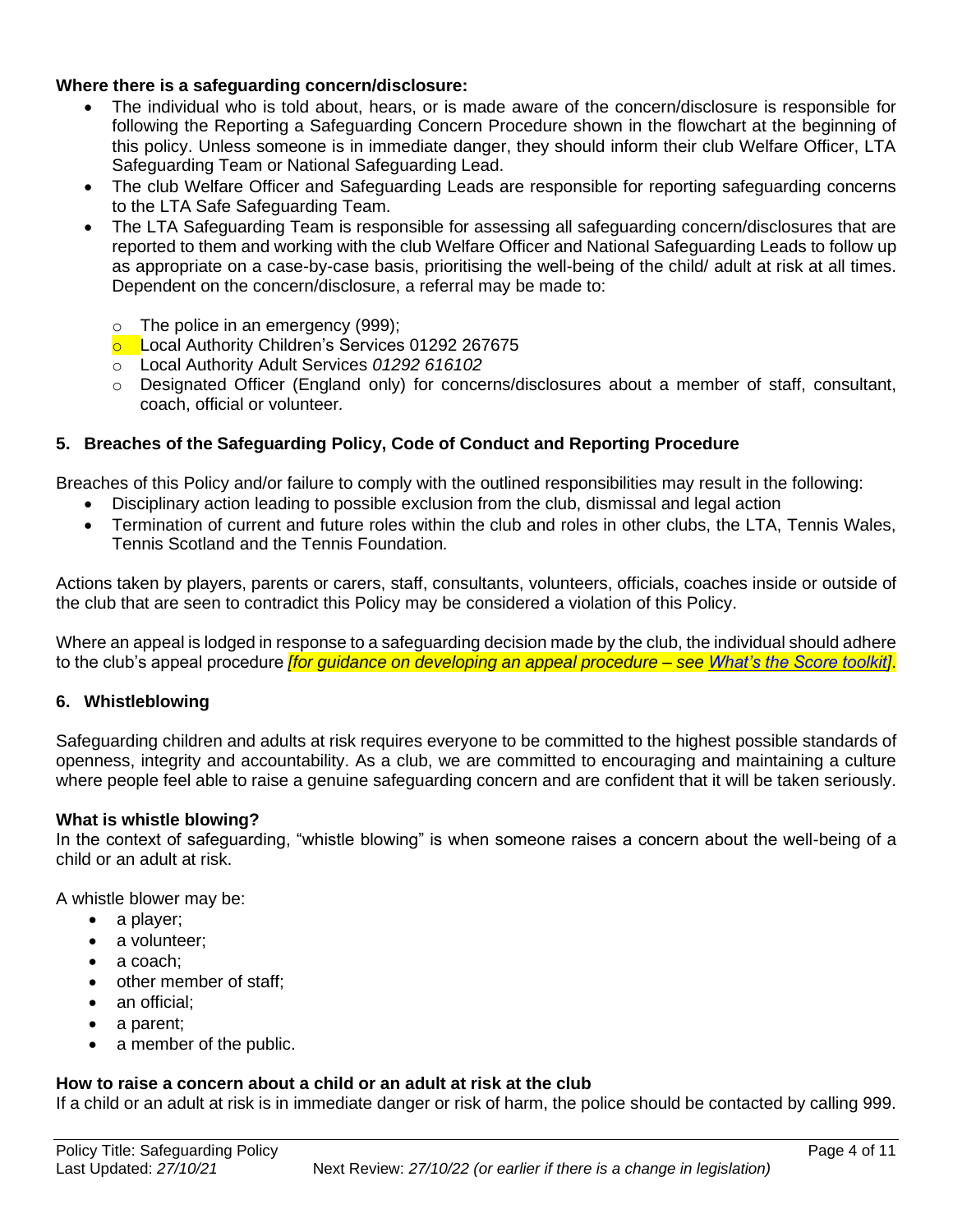Where a child or an adult at risk is not in immediate danger, any concerns about their well-being should be made without delay to the Club Welfare Officer. The Club Welfare Officer will pass the details of the concern on to the LTA Safeguarding Team at the earliest opportunity and the relevant local authority and the police will be contacted, where appropriate.

If, however, the whistle blower does not feel comfortable raising a concern with the Club Welfare Officer, the whistle blower should contact the LTA Safeguarding Team directly on 020 8487 7000, the Local Authority Designated Officer (LADO) or the NSPCC on 0808 800 5000.

The Club Welfare Officer can be contacted on: *01292 474700*

#### **Information to include when raising a concern**

The whistle blower should provide as much information as possible regarding the incident or circumstance which has given rise to the concern, including:

- their name and contact details (unless they wish to remain anonymous);
- names of individuals involved;
- date, time and location of incident/circumstance; and
- whether any witnesses were present.

#### **What happens next?**

All concerns raised by a whistle blower about the well-being of a child or an adult at risk will be taken seriously and every effort will be made to deal with each concern fairly, quickly and proportionately.

If the whistle blower does not believe that the concern has been dealt with appropriately and wishes to speak to someone outside the club or the LTA Safeguarding Team, the NSPCC Whistleblowing advice line should be contacted on 0800 028 0285 or by emailing [help@nspcc.org.uk.](mailto:help@nspcc.org.uk)

#### **Support**

The club will not tolerate any harassment, victimisation or unfair treatment of, and will take appropriate action to protect, whistle blowers when they raise a concern in good faith.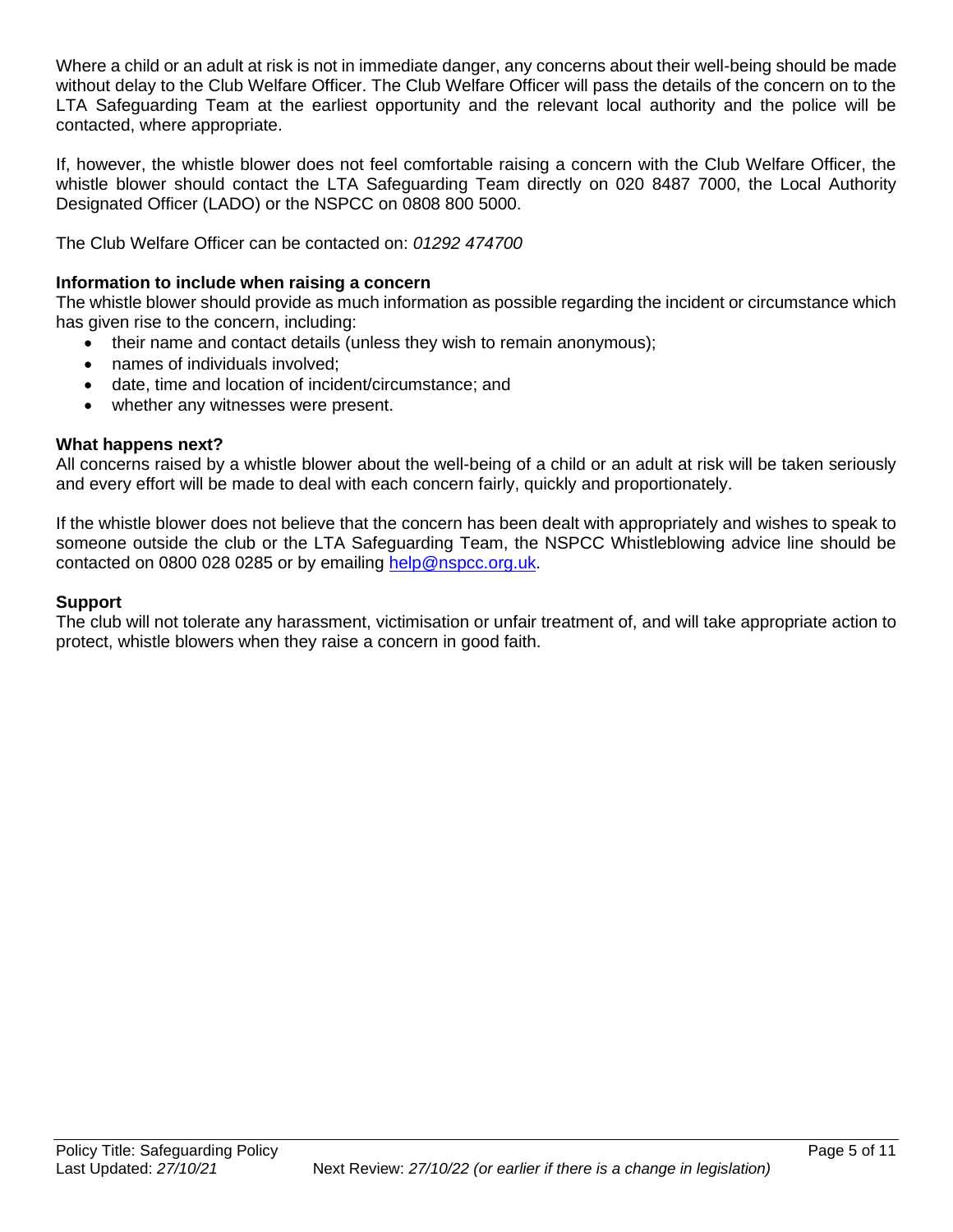# **Codes of Conduct**

#### **All members of staff, volunteers and members agree to:**

- Prioritise the well-being of all children and adults at risk at all times
- Treat all children and adults at risk fairly and with respect
- Be a positive role model. Act with integrity, even when no one is looking
- Help to create a safe and inclusive environment both on and off court
- Not allow any rough or dangerous behaviour, bullying or the use of bad or inappropriate language
- Report all allegations of abuse or poor practice to the club Welfare Officer
- Not use any sanctions that humiliate or harm a child or adult at risk
- Value and celebrate diversity and make all reasonable efforts to meet individual needs
- Keep clear boundaries between professional and personal life, including on social media
- Have the relevant consent from parents/carers, children and adults before taking or using photos and videos
- Refrain from making physical contact with children or adults unless it is necessary as part of an emergency or congratulatory (e.g. handshake / high five)
- Refrain from smoking and consuming alcohol during club activities or coaching sessions
- Ensure roles and responsibilities are clearly outlined and everyone has the required information and training
- Avoid being alone with a child or adult at risk unless there are exceptional circumstances
- Refrain from transporting children or adults at risk, unless this is required as part of a club activity (e.g. away match) and there is another adult in the vehicle
- Not abuse, neglect, harm or discriminate against anyone; or act in a way that may be interpreted as such
- Not have a relationship with anyone under 18 for whom they are coaching or responsible for
- Be acutely aware of the power that coaches and coaching assistants develop over players in the coaching relationship and avoid any intimacy (sexual or otherwise) with players

#### **All children agree to:**

- Be friendly, supportive and welcoming to other children and adults
- Play fairly and honestly
- Respect club staff, volunteers and Officials and accept their decisions
- Behave, respect and listen to your coach
- Take care of your equipment and club property
- Respect the rights, dignity and worth of all participants regardless of age, gender, ability, race, culture, religion or sexual identity
- Not use bad, inappropriate or racist language, including on social media
- Not bully, intimidate or harass anyone, including on social media
- Not smoke, drink alcohol or drugs of any kind on club premises or whilst representing the club at competitions or events
- Talk to the club Welfare Officer about any concerns or worries they have about themselves or others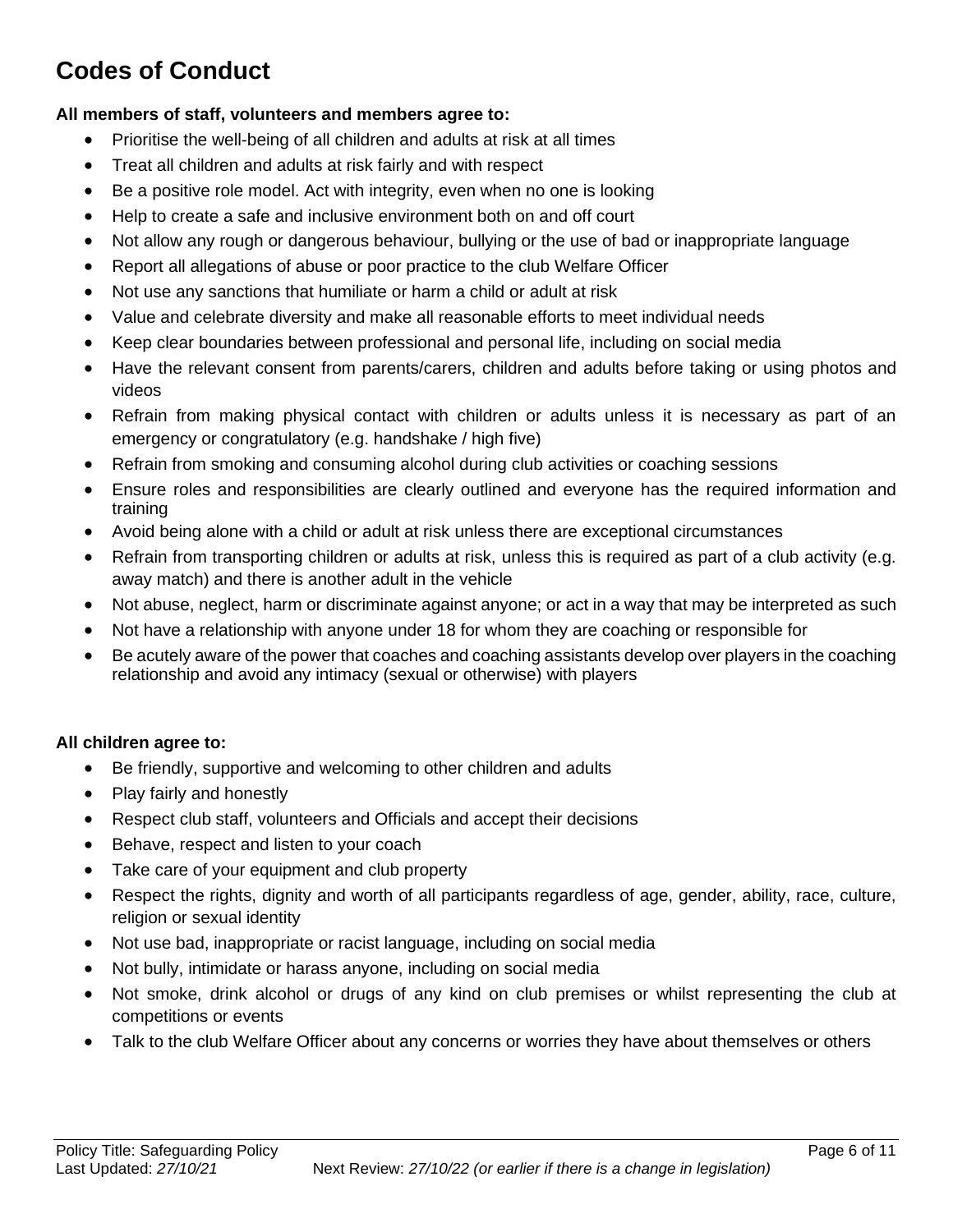#### **All parents and carers agree to:**

- Positively reinforce your child and show an interest in their tennis
- Use appropriate language at all times
- Be realistic and supportive
- Never ridicule or admonish a child for making a mistake or losing a match
- Treat all children, adults, volunteers, coaches, officials and members of staff with respect
- Behave responsibly at the venue; do not embarrass your child
- Accept the official's decisions and do not go on court or interfere with matches
- Encourage your child to play by the rules, and teach them that they can only do their best
- Deliver and collect your child punctually from the venue
- Ensure your child has appropriate clothing for the weather conditions
- Ensure that your child understands their code of conduct
- Adhere to your venue's safeguarding policy, diversity and inclusion policy, rules and regulations
- Provide emergency contact details and any relevant information about your child including medical history

This Policy is reviewed every two years (or earlier if there is a change in national legislation).

This Policy is recommended for approval by:

| Club Committee Chair Stewart Rogerson | Date: 27/10/21 |
|---------------------------------------|----------------|
| Club Welfare Officer Janice Rogerson  | Date: 27/10/21 |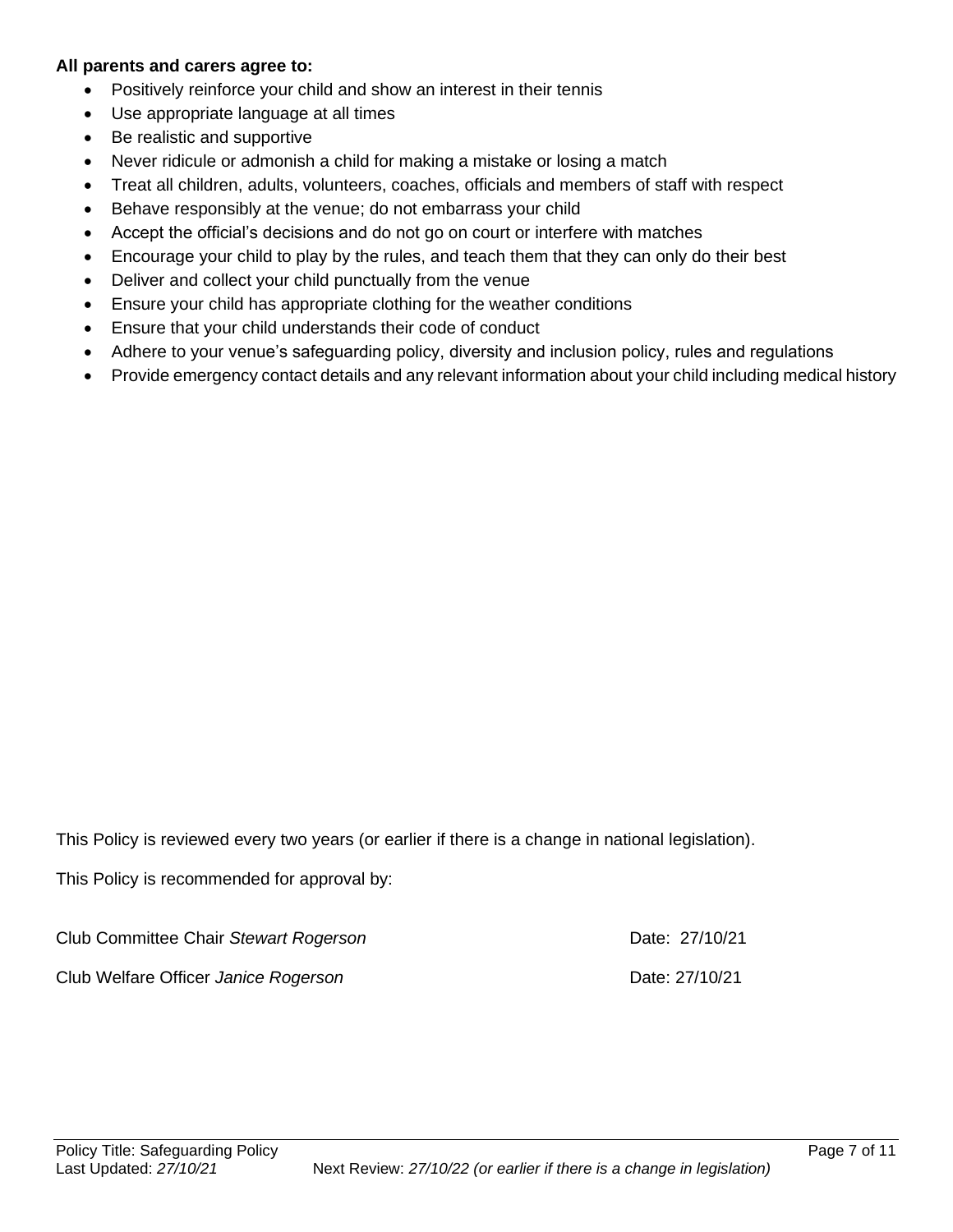## **Appendix A: Glossary of Terms**

**Safeguarding:** protecting **children** from abuse and neglect, preventing the impairment of children's health or development, ensuring that children are growing up in circumstances consistent with the provision of safe and effective care, and taking action to enable all children to have the best life chances. Enabling **adults at risk** to achieve the outcomes that matter to them in their life; protecting their right to live in safety, free from abuse and neglect. Empowering and supporting them to make choices, stay safe and raise any concerns. Beginning with the assumption that an individual is best-placed to make decisions about their own wellbeing, taking proportional action on their behalf only if someone lacks the capacity to make a decision, they are exposed to a lifethreatening risk, someone else may be at risk of harm, or a criminal offence has been committed or is likely to be committed.

#### **Abuse and neglect**

**Physical abuse:** A form of abuse which may involve hitting, shaking, throwing, poisoning, burning or scalding, drowning, suffocating or otherwise causing physical harm to a child or adult at risk. Physical harm may also be caused when a parent or carer fabricates the symptoms of, or deliberately induces illness

**Sexual abuse:** Involves forcing or enticing a child or young person to take part in abuse sexual activities, not necessarily involving a high level of violence, whether or not the child is aware of what is happening. The activities may involve physical contact, including assault by penetration (for example, rape or oral sex) or non-penetrative acts such as masturbation, kissing, rubbing and touching outside of clothing. They may also include non-contact activities, such as involving children in looking at, or in the production of, sexual images, watching sexual activities, encouraging children to behave in sexually inappropriate ways, or grooming a child in preparation for abuse (including via the internet). Sexual abuse is not solely perpetrated by adult males. Women can also commit acts of sexual abuse, as can other children

**Emotional abuse:** The persistent emotional maltreatment of a child or adult at risk such as to cause severe and persistent adverse effects on their emotional development. It may involve conveying to a child/ adult at risk that they are worthless or unloved, inadequate, or valued only insofar as they meet the needs of another person; not giving them opportunities to express their views; deliberately silencing them or 'making fun' of what they say or how they communicate. It may feature age or developmentally inappropriate expectations being imposed, including interactions that are beyond a child or adult at risk's developmental capability, as well as overprotection and limitation of exploration and learning, or preventing them participating in normal social interaction. It may involve seeing or hearing the ill-treatment of another. It may involve serious bullying (including cyber bullying), causing a child or adult at risk to feel frightened or in danger, or the exploitation or corruption of children. Some level of emotional abuse is involved in all types of maltreatment of a child, though it may occur alone.

**Neglect:** The persistent failure to meet a child/ adult at risk's basic physical and/or psychological needs, likely to result in the serious impairment of their health or development. It may involve a parent or carer failing to:

- $\circ$  provide adequate food, clothing and shelter (including exclusion from home or abandonment);
- $\circ$  protect a child/ adult at risk from physical and emotional harm or danger;
- $\circ$  ensure adequate supervision (including the use of inadequate care-givers); or
- o ensure access to appropriate medical care or treatment.

It may also include neglect of, or unresponsiveness to, a child's or adult at risk's basic emotional needs. Neglect may occur during pregnancy as a result of maternal substance abuse.

#### **Additional examples of abuse and neglect of adults at risk**

**Financial abuse**: having money or property stolen; being defrauded; being put under pressure in relation to money or other property; and having money or other property misused.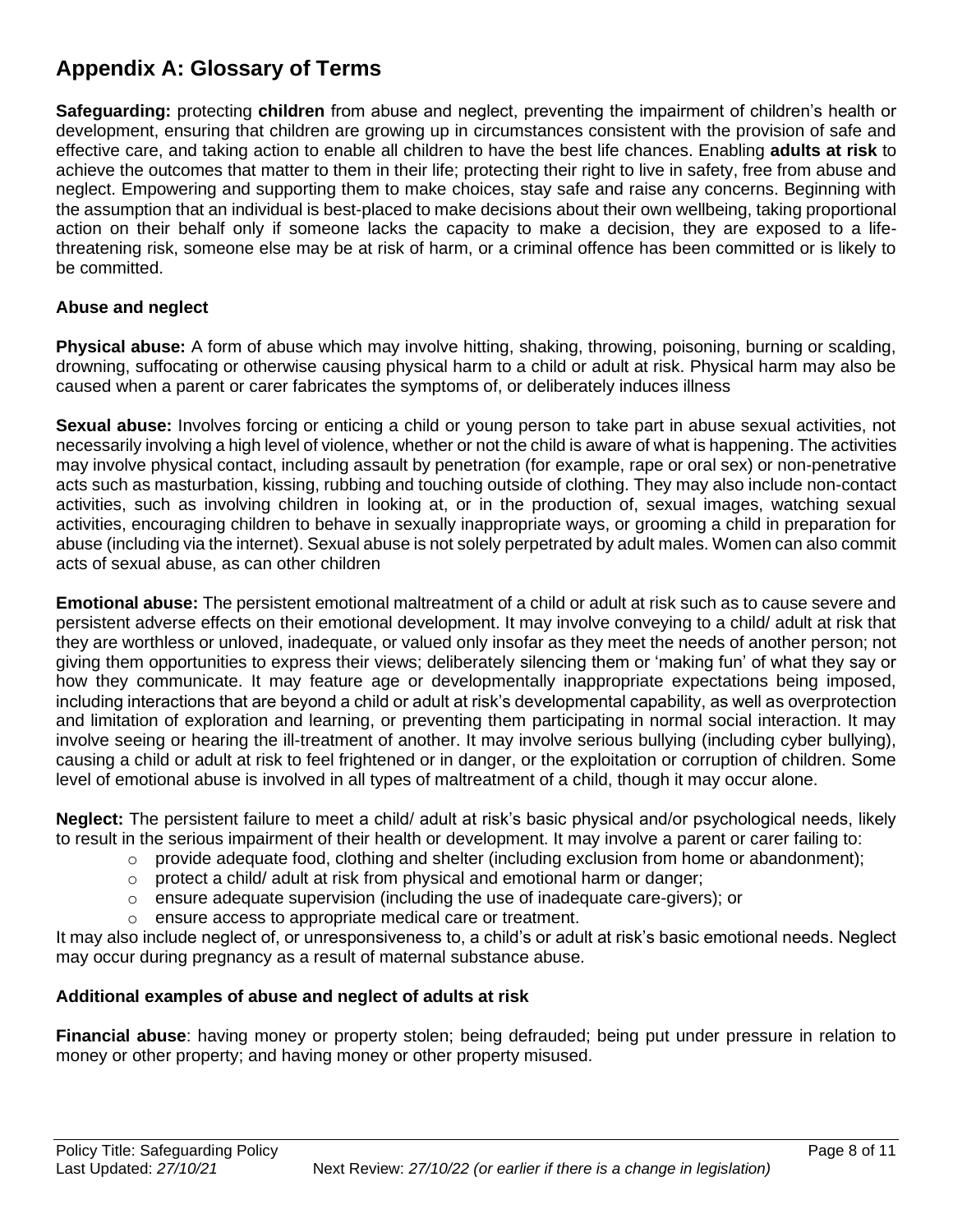**Discriminatory abuse**: treating someone in a less favourable way and causing them harm, because of their age, gender, sexuality, gender identity, disability, socio-economic status, ethnic origin, religion and any other visible or non-visible difference.

**Domestic abuse**: includes physical, sexual, psychological or financial abuse by someone who is, or has been a partner or family member. Includes forced marriage, female genital mutilation and honour-based violence (an act of violence based on the belief that the person has brought shame on their family or culture). Domestic abuse does not necessarily involve physical contact or violence.

**Psychological abuse:** including emotional abuse, threats of harm or abandonment, deprivation of contact, humiliation, blaming, controlling, intimidation, coercion, harassment, verbal abuse, isolation or withdrawal from services or supportive networks.

**Organisational abuse**: where the needs of an individual are not met by an organisation due to a culture of poor practice or abusive behaviour within the organisation.

**Self-neglect:** behaviour which threatens an adult's personal health or safety (but not that of others). Includes an adult's decision to not provide themselves with adequate food, clothing, shelter, personal hygiene, or medication (when indicated), or take appropriate safety precautions

**Modern slavery**: encompasses slavery, human trafficking, criminal and sexual exploitation, forced labour and domestic servitude. Traffickers and slave masters use whatever means they have at their disposal to coerce, deceive and force individuals into a life of abuse, servitude and inhumane treatment.

- A person who is being abused may experience more than one type of abuse
- Harassment, and bullying are also abusive and can be harmful
- Female Genital Mutilation (FGM) is now recognised as a form of physical, sexual and emotional abuse that is practised across the UK
- Child Sexual Exploitation is recognised as a form of sexual abuse in which children are sexually exploited for money, power or status
- Child trafficking is recognised as child abuse where children are often subject to multiple forms of exploitation. Children are recruited, moved or transported to, or within the UK, then exploited, forced to work or sold
- People from all cultures are subject to abuse. It cannot be condoned for religious or cultural reasons
- Abuse can have immediate and long-term impacts on someone's well-being, including anxiety, depression, substance misuse, eating disorders and self-destructive Conducts, offending and anti-social **Conduct**
- Those committing abuse are most often adults, both male and female. However, child-to-child abuse also takes place.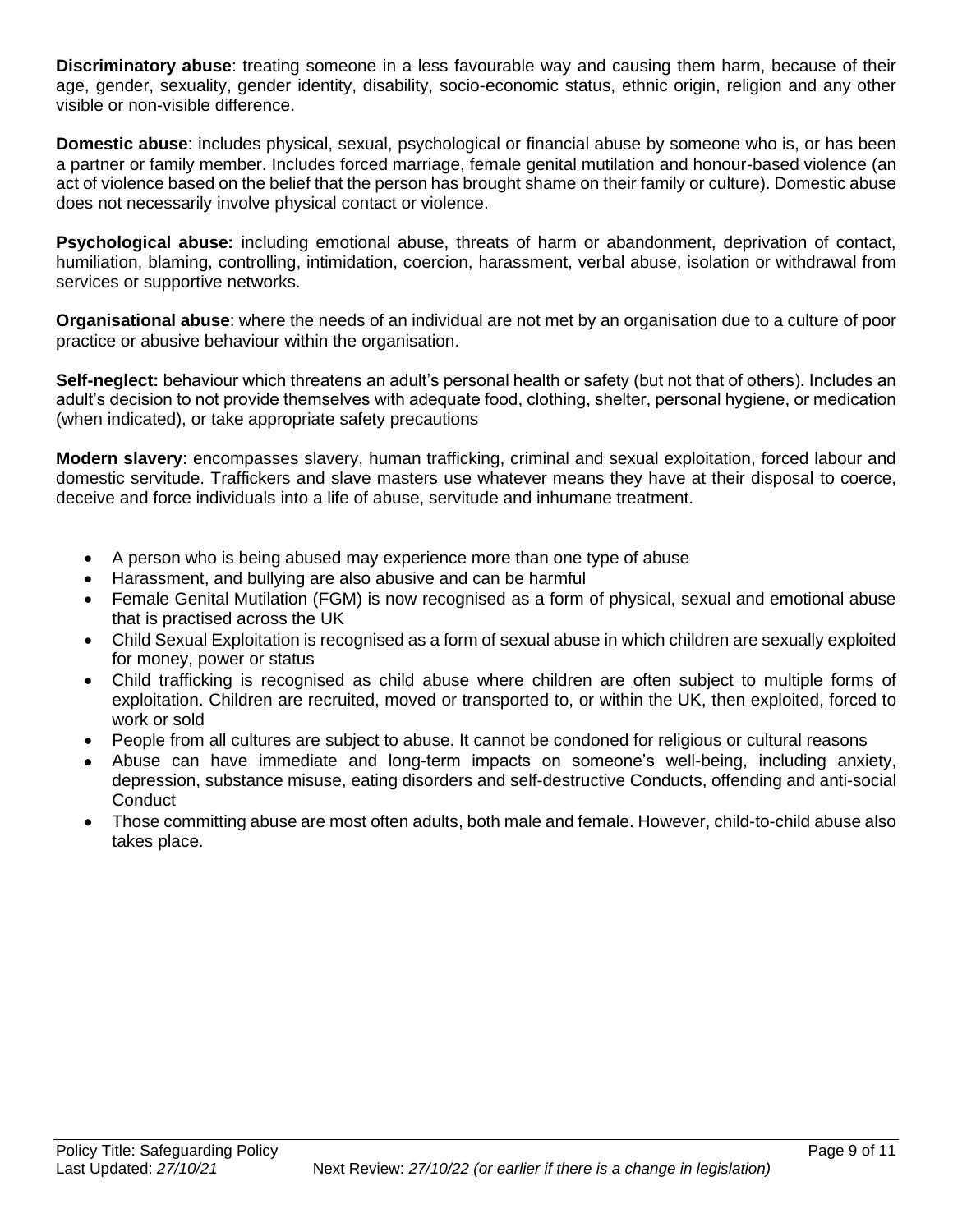## **Appendix B: What to do if a disclosure from a child or adult at risk is made to you:**

- 1. **Listen** carefully and calmly to the individual
- 2. **Reassure** the individual that they have done the right thing and what they have told you is very important
- 3. **Avoid questioning** where possible, and never ask leading questions
- 4. **Do not promise secrecy**. Let the individual know that you will need to speak to the Welfare Officer/LTA Safeguarding Team because it is in their best interest. If you intend to speak to the police or social care, you should let them know this too.
- 5. **Report the concern.** In an emergency, call the police (999), otherwise talk to the Welfare Officer/LTA Safeguarding Team as soon as possible. Do not let doubt/personal bias prevent you from reporting the allegation
- **6. Record** details of the disclosure and allegation using the LTA's online reporting a concern form within 24 hours*. If you do not have access to the online form, write down the details using what you have available then sign and date it.*